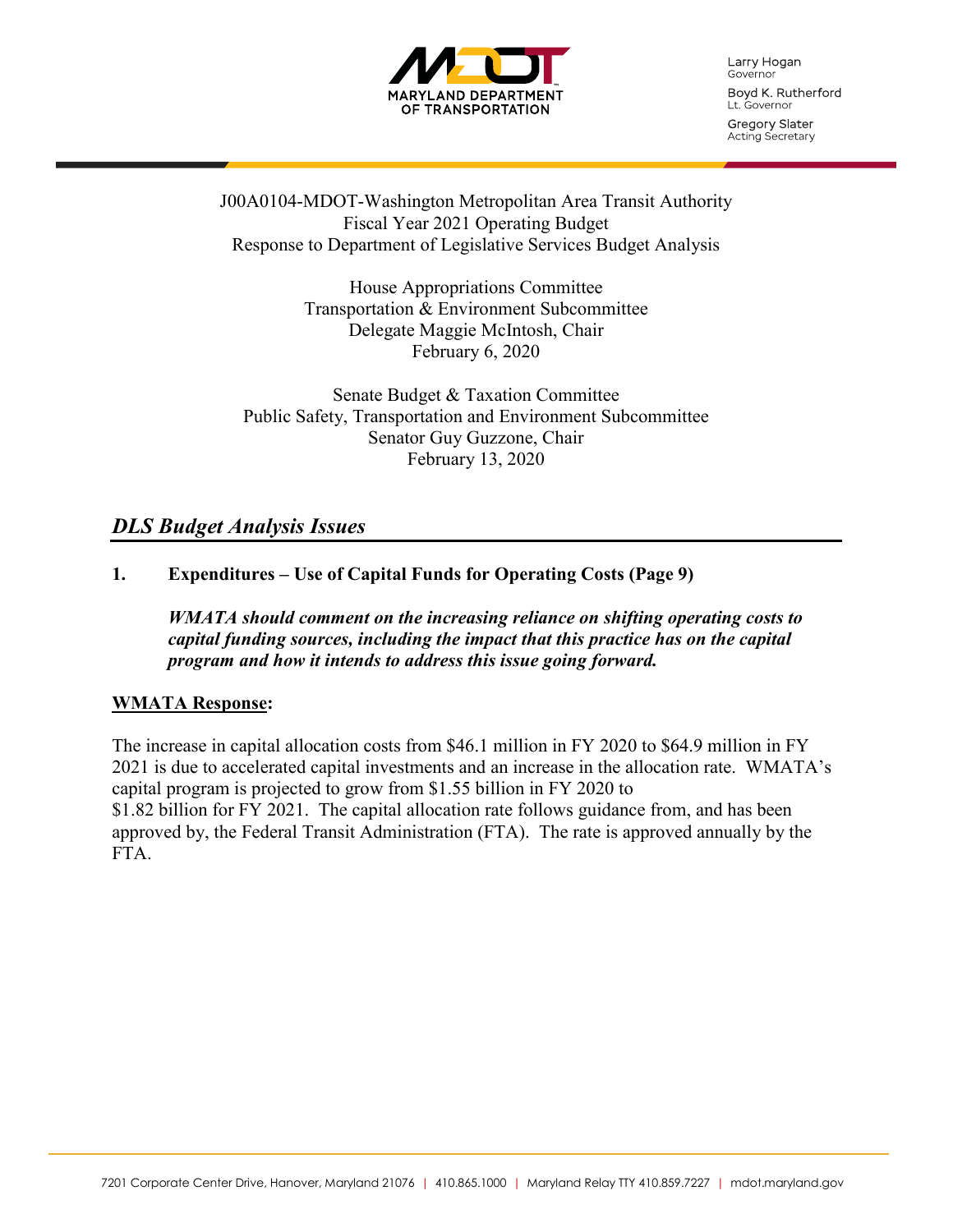## **2. Expenditures – Silver Line Phase 2 (Page 10)**

*WMATA should brief the committees on the projected timeline for Phase 2 operations and indicate the likely increase in the operating subsidy that will be required of Maryland, Virginia, and the District of Columbia.*

#### **WMATA Response:**

As with any major transit project, there are a number of milestones that must be met before the new service opens for revenue service. The most significant milestone is the attainment of substantial completion. Following substantial completion, Silver Line Phase 2 will be turned over to WMATA for testing and training by WMATA personnel for a period of approximately six months. Hiring and training of most of the staff must begin 9-to 12 months in advance of revenue service.

The Metropolitan Washington Airports Authority is constructing Silver Line Phase 2 and has indicated that substantial completion will occur in April 2020. Numerous construction deficiencies, however, have resulted in project delays. Following a January 16, 2020 briefing to the WMATA Board's Safety and Operations Committee on the remaining, unresolved construction issues, the Board directed WMATA management to defer significant hiring and mobilization expenses pending additional information on how and when these construction issues will be resolved.

The regional operating subsidy for annual operations is preliminarily estimated to be \$115 million, with Maryland funding 33.2% of the required subsidy through the regional rail formula. Based upon past experience with the opening of Silver Line Phase 1, WMATA anticipates that many of the initial Silver Line Phase 2 riders will be existing Metrorail riders for whom the six new stations are more convenient. Additionally, consistent with most service startups, fare revenue during the first months of operations will likely be modest. As with Phase 1, WMATA anticipates that ridership and fare revenue will grow as new riders are attracted to the service and as additional residential and office buildings open near the new stations.

#### **3. PAYGO Capital Program (Page 11)**

*WMATA and MDOT should brief the committees on the status of negotiations on a long-term CFA.*

#### **WMATA and MDOT Response:**

Following a fourth one-year extension of the FY 2011-2016 Capital Funding Agreement (CFA), staff from WMATA and the funding jurisdictions initiated negotiations on a new, long-term CFA. The new CFA will add Loudoun County as a new funding jurisdiction, reflect dedicated funding as a new source of funds, and update reporting provisions to reflect WMATA's Capital Improvement Plan process as well as new jurisdictional requirements. The goal is to have the new long-term CFA finalized by May 2020 to allow all signatories to execute the agreement by June 30, 2020.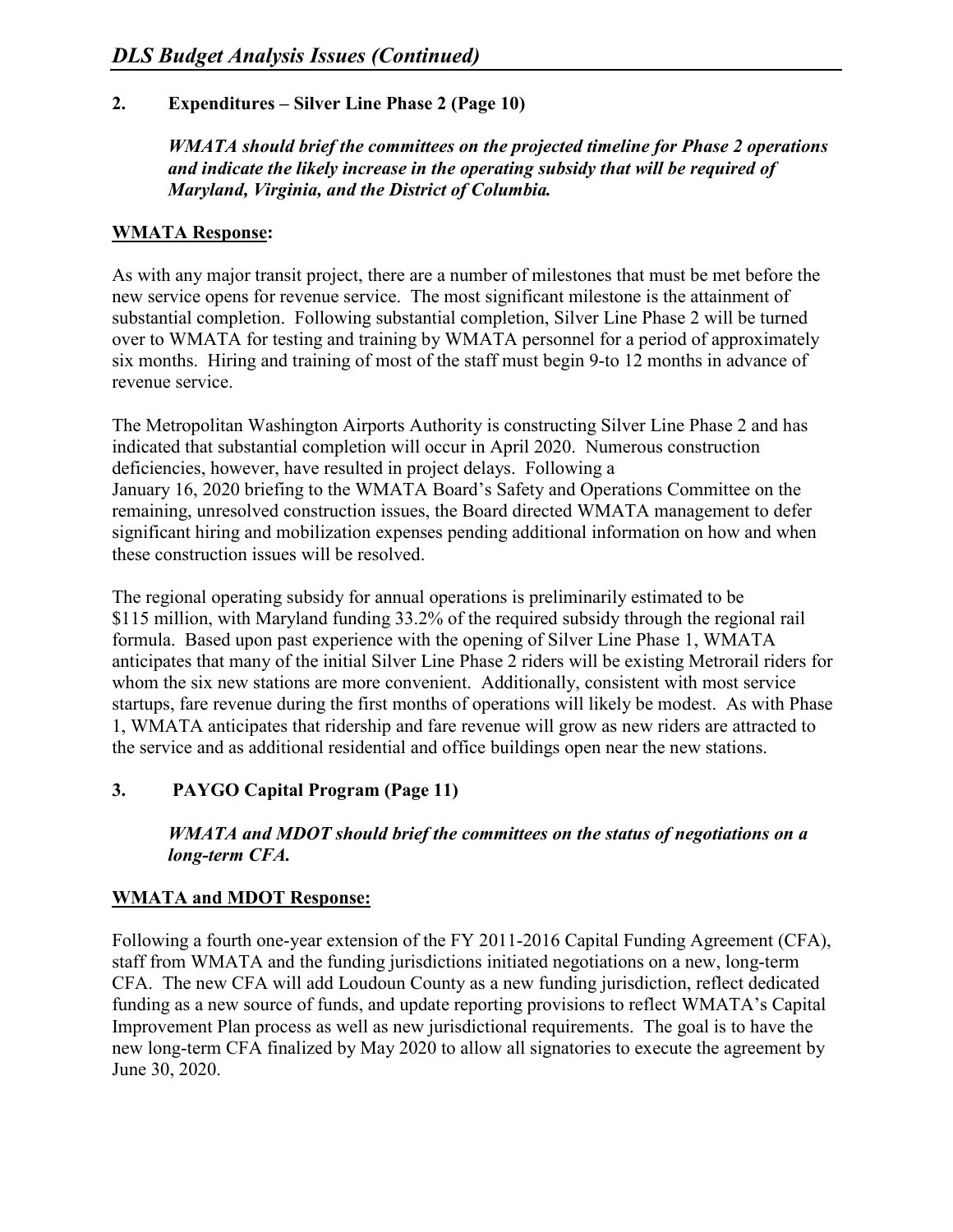## **4. PAYGO Capital Program (Page 16)**

*MDOT should brief the committees on the remaining issues preventing the release of the withheld fiscal 2020 capital funding and whether resolution of those issues provides confidence that it will be able to certify to the Governor the receipt of the information required to establish a mandate for the base capital grant to WMATA for fiscal 2022.*

## **MDOT Response:**

The outstanding issue preventing the release of capital funds still withheld by MDOT is the completion of the FY 2018 fiscal/compliance audit. MDOT is currently withholding capital improvement program funds from the 1st and 2nd Quarter invoices of the FY 2020 subsidy as a result.

At the time of the initial withholding, WMATA was not providing all of the documentation necessary for MDOT to complete the FY 2018 compliance audit. A meeting was subsequently held with senior leadership at WMATA and MDOT that resulted in improved communication and cooperation on the audit. At the time of the 2nd Quarter payment, there were still documents outstanding that were necessary to complete the audit, so an additional withholding was made. Since that time, all of MDOT's initial data requests have been fulfilled and a review of the adequacy of those documents has begun. At the time of the 3rd Quarter payment, the audit was progressing so no additional funds were withheld. With continued cooperation from WMATA and assuming that appropriate documentation has been or will be provided, MDOT expects to have the audit completed and any subsequent findings resolved prior to the 4th Quarter payment, which would allow MDOT to release the withheld funding.

WMATA has been providing the regular periodic reporting as required in the statute, has increased the detail of its reporting on its capital improvement program, and is in the process of scheduling meetings to develop a debt policy as required in the CFA for Maryland's Dedicated Capital Funding grant. Provided the FY2018 compliance audit is completed, and its findings and any resultant remediation agreed upon by both parties, the Department should be able to certify to the Governor's Office prior to the July 1 deadline the release of base capital grant funds to WMATA.